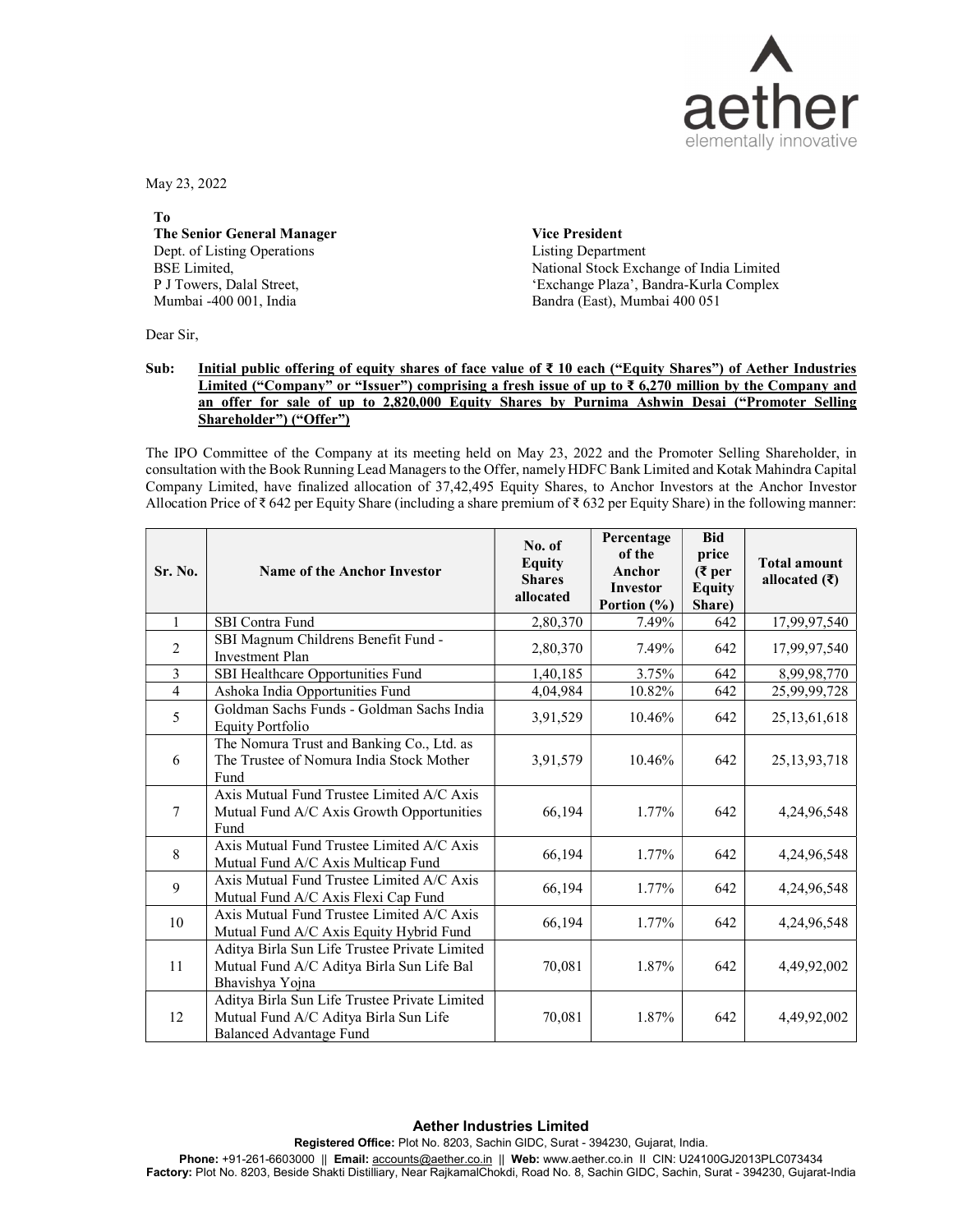

|    | Aditya Birla Sun Life Trustee Private Limited                                                     |             |         |     |                 |
|----|---------------------------------------------------------------------------------------------------|-------------|---------|-----|-----------------|
| 13 | Mutual Fund A/C Aditya Birla Sun Life                                                             | 1,24,614    | 3.33%   | 642 | 8,00,02,188     |
|    | Small Cap Fund                                                                                    |             |         |     |                 |
| 14 | Kotak Equity Opportunities Fund                                                                   | 1,32,388    | 3.54%   | 642 | 8,49,93,096     |
| 15 | Kotak Small Cap Fund                                                                              | 1,32,388    | 3.54%   | 642 | 8,49,93,096     |
| 16 | Amundi Funds SBI FM India Equity                                                                  | 1,55,779    | 4.16%   | 642 | 10,00,10,118    |
| 17 | IIFL UCAL - The Regents of The University<br>Of California - IIFL Asset Management<br>Limited     | 1,94,695    | 5.20%   | 642 | 12,49,94,190    |
| 18 | Allianz Global Investors Fund - Allianz India<br>Equity                                           | 1,90,808    | 5.10%   | 642 | 12, 24, 98, 736 |
| 19 | Max Life Insurance Co Ltd A/C Diversified<br><b>Equity Fund</b><br>(ULIF02201/01/20LIFEDIVEQF104) | 96,577      | 2.58%   | 642 | 6,20,02,434     |
| 20 | ULIF01715/02/13PENSMAXIMI104-<br>Pension Maximiser Fund                                           | 51,865      | 1.39%   | 642 | 3,32,97,330     |
| 21 | ULIF01213/08/07PENSGRWSUP104-<br>Pension Growth Super                                             | 37,053      | 0.99%   | 642 | 2,37,88,026     |
| 22 | ULIF01815/02/13PENSPRESER104-<br>Pension Preserver Fund                                           | 5,313       | 0.14%   | 642 | 34, 10, 946     |
| 23 | <b>IDFC Hybrid Equity Fund</b>                                                                    | 85,652      | 2.29%   | 642 | 5,49,88,584     |
| 24 | <b>IDFC Balanced Advantage Fund</b>                                                               | 77,878      | 2.08%   | 642 | 4,99,97,676     |
| 25 | Tata Midcap Growth Fund                                                                           | 1,63,530    | 4.37%   | 642 | 10,49,86,260    |
|    | Total                                                                                             | 37, 42, 495 | 100.00% |     | 2,40,26,81,790  |

Out of the total allocation of 37,42,495 Equity Shares to the Anchor Investors, 18,22,313 Equity Shares (i.e. 48.69% of the total Anchor Investors allocation) have been allocated to 6 Mutual Funds who have applied through a total of 15 schemes, whose scheme-wise details have been provided in the table below:

| Sr.<br>No. | <b>Name of the Mutual Fund Scheme</b>                                                                             | No. of<br>Equity<br><b>Shares</b><br>allocated | Percenta<br>ge of the<br>Anchor<br><b>Investor</b><br>Portion<br>(%) | <b>Bid</b><br>price $(\bar{z})$<br>per<br><b>Equity</b><br>Share) | <b>Total amount</b><br>allocated $(₹)$ |
|------------|-------------------------------------------------------------------------------------------------------------------|------------------------------------------------|----------------------------------------------------------------------|-------------------------------------------------------------------|----------------------------------------|
| 1.         | SBI Contra Fund                                                                                                   | 2,80,370                                       | 7.49%                                                                | 642                                                               | 17,99,97,540                           |
| 2.         | SBI Magnum Childrens Benefit Fund -<br><b>Investment Plan</b>                                                     | 2,80,370                                       | 7.49%                                                                | 642                                                               | 17,99,97,540                           |
| 3.         | SBI Healthcare Opportunities Fund                                                                                 | 1,40,185                                       | 3.75%                                                                | 642                                                               | 8,99,98,770                            |
| 4.         | Axis Mutual Fund Trustee Limited A/C Axis<br>Mutual Fund A/C Axis Growth Opportunities<br>Fund                    | 66,194                                         | 1.77%                                                                | 642                                                               | 4,24,96,548                            |
| 5.         | Axis Mutual Fund Trustee Limited A/C Axis<br>Mutual Fund A/C Axis Multicap Fund                                   | 66,194                                         | 1.77%                                                                | 642                                                               | 4,24,96,548                            |
| 6.         | Axis Mutual Fund Trustee Limited A/C Axis<br>Mutual Fund A/C Axis Flexi Cap Fund                                  | 66,194                                         | 1.77%                                                                | 642                                                               | 4,24,96,548                            |
| 7.         | Axis Mutual Fund Trustee Limited A/C Axis<br>Mutual Fund A/C Axis Equity Hybrid Fund                              | 66,194                                         | 1.77%                                                                | 642                                                               | 4,24,96,548                            |
| 8.         | Aditya Birla Sun Life Trustee Private Limited<br>Mutual Fund A/C Aditya Birla Sun Life Bal<br>Bhavishya Yojna     | 70,081                                         | 1.87%                                                                | 642                                                               | 4,49,92,002                            |
| 9.         | Aditya Birla Sun Life Trustee Private Limited<br>Mutual Fund A/C Aditya Birla Sun Life<br>Balanced Advantage Fund | 70,081                                         | 1.87%                                                                | 642                                                               | 4,49,92,002                            |

## Aether Industries Limited

Registered Office: Plot No. 8203, Sachin GIDC, Surat - 394230, Gujarat, India.

**Phone:** +91-261-6603000 || **Email:** <u>accounts@aether.co.in</u> || **Web:** www.aether.co.in II CIN: U24100GJ2013PLC073434 **Factory:** Plot No. 8203, Beside Shakti Distilliary, Near RajkamalChokdi, Road No. 8, Sachin GIDC, Sachin, Surat - 394230, Gujarat-India